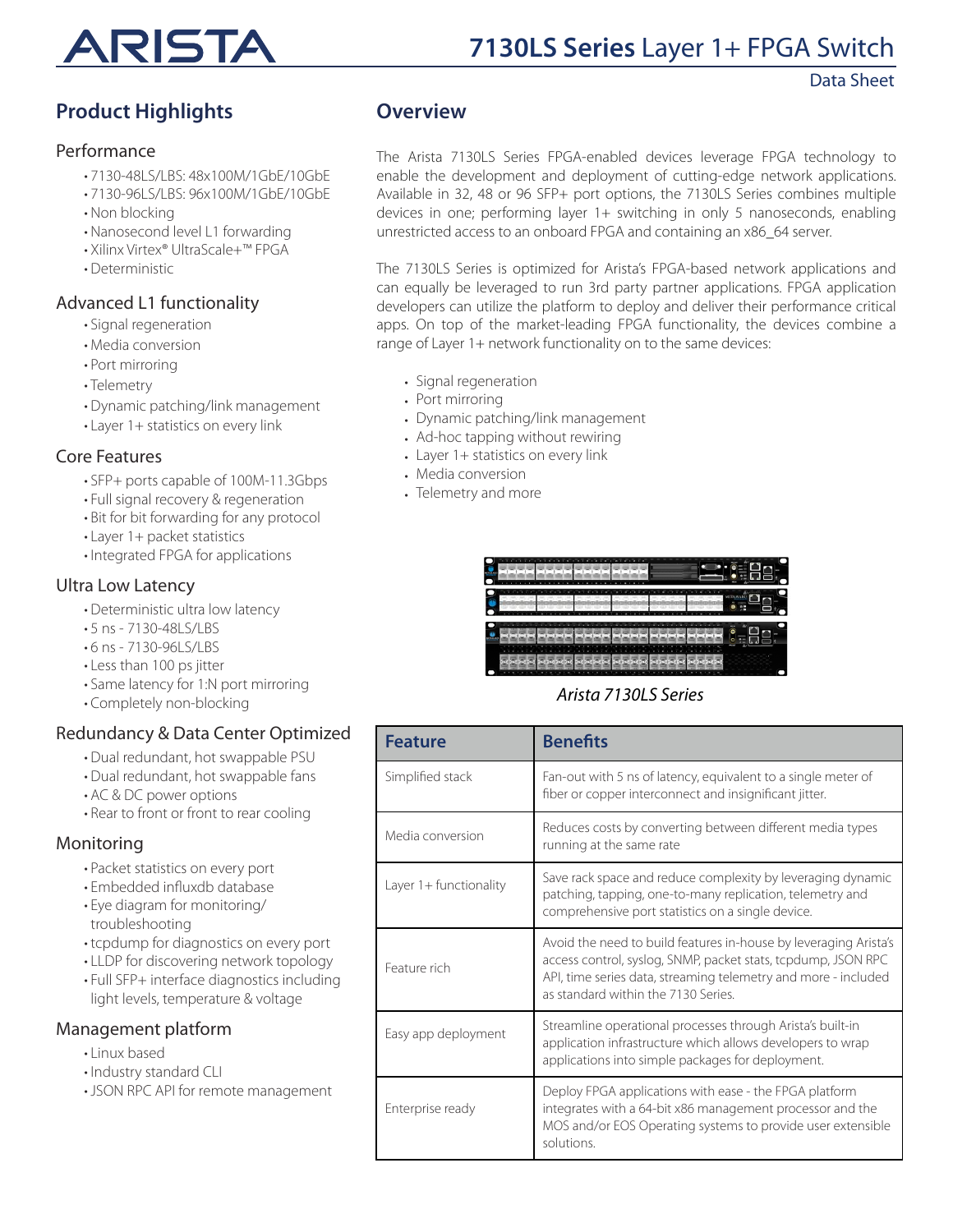## Arista 7130 Applications

Arista offers several powerful network applications to transform network infrastructure. These applications enable a complete lifecycle of networking functions, such as packet replication, multiplexing, filtering, timestamping, Layer 2 switching, aggregation and capture. Arista also provides FPGA development kits as well as IP cores to enable organizations to develop and deploy their your own custom applications.

## Application Comparison for Arista 7130LS Series

| <b>Application</b> | <b>Dev</b><br><b>Standard</b> | <b>Overview</b>                                    | <b>Key Features</b>                                                                                                                                                                                                                                              | Use it for                                                                                                                                                                                                                                              |
|--------------------|-------------------------------|----------------------------------------------------|------------------------------------------------------------------------------------------------------------------------------------------------------------------------------------------------------------------------------------------------------------------|---------------------------------------------------------------------------------------------------------------------------------------------------------------------------------------------------------------------------------------------------------|
| <b>MetaWatch</b>   | L&LB                          | Advanced<br>network<br>monitoring                  | • Regenerative Tapping<br>• Large scale, lossless tap aggregation<br>• Multi-port data capture<br>• Sub-nanosecond precise time<br>stamping<br>• Deep buffering (32 GB)                                                                                          | • In-depth network monitoring and<br>visibility<br>• Improved network reliability &<br>troubleshooting problems<br>• Market data & packet capture<br>• Accurate latency measurement &<br>monitoring<br>• Regulatory compliance (MiFID II/RTS 25)        |
| <b>MetaMux</b>     | L & LB                        | Low-latency<br>multiplexing                        | • Data aggregation in 39<br>nanoseconds<br>• Deterministic jitter<br>• Packet statistics<br>• BGP & PIM support                                                                                                                                                  | • Ultra-low latency network connectivity<br>for trading<br>• Market data fan-out and data<br>aggregation for order entry at<br>nanosecond levels                                                                                                        |
| <b>MultiAccess</b> | L & LB                        | Connection<br>sharing with<br>enhanced<br>security | • Low-latency multiplexing and<br>security from 55 nanoseconds<br>• ACL-based configurable filtering<br>• Easy to deploy data privacy for<br>connection sharing<br>• Simplified footprint for both mux<br>and filtering applications<br>• 10/1G Speed Conversion | • Secure network connection sharing<br>• Providing sponsored access to multiple<br>clients<br>• Multi tenant exchange access<br>• Low latency interconnect sharing<br>• Supporting Colo deployments with<br>multiple concurrent exchange<br>connections |
| <b>SwitchApp</b>   | <b>LB</b>                     | Low latency<br>Layer 2<br>switching                | • 1/10/40G Layer 2 switching,<br>implemented in FPGA<br>• Ultra-low latency packet forwarding<br>in 94 -132 ns<br>• Full featured L2 switching pipeline<br>powered by EOS<br>• Non-blocking bandwidth profiles to<br>provide up to 480 Gbps                      | • Exchange-facing connectivity<br>• L2 Multicast pub/sub<br>• Supporting Colo deployments with<br>multiple concurrent connections<br>• Optimised distribution of traffic<br>• Low latency back-office or message bus<br>infrastructure                  |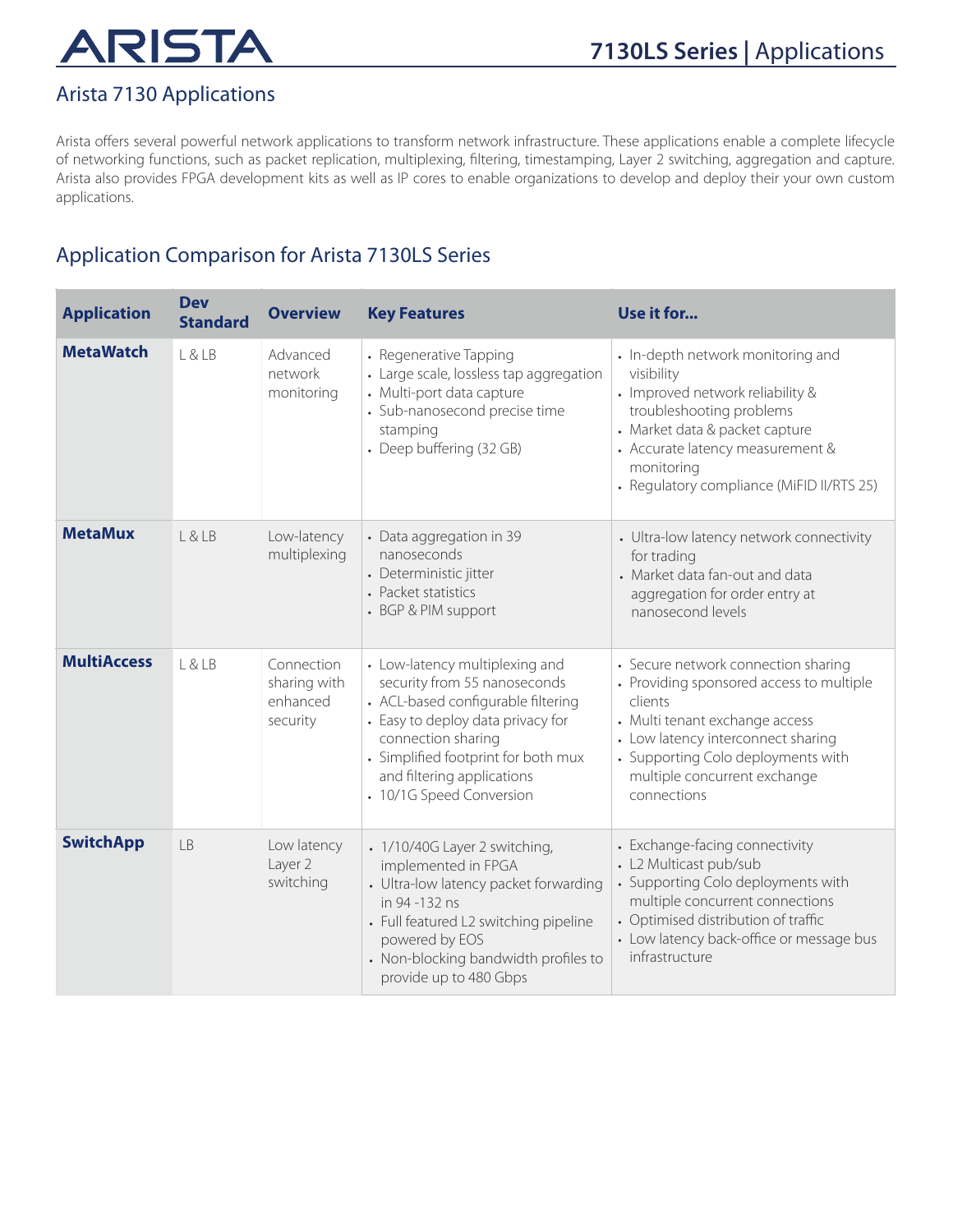| <b>Application</b>                    | <b>Dev</b><br><b>Standard</b> | <b>Overview</b>                                                            | <b>Key Features</b>                                                                                                                                                                                                                                                                            | Use it for                                                                                                                                                                                                                    |
|---------------------------------------|-------------------------------|----------------------------------------------------------------------------|------------------------------------------------------------------------------------------------------------------------------------------------------------------------------------------------------------------------------------------------------------------------------------------------|-------------------------------------------------------------------------------------------------------------------------------------------------------------------------------------------------------------------------------|
| <b>ExchangeApp</b>                    |                               | In-line<br>packet<br>time-<br>stamping<br>enabling<br>exchange<br>fairness | • Timestamp at the edge of trading<br>venue networks<br>• Sub-200ns passthrough latency to<br>apply the timestamp<br>• Reliable accuracy and timestamp<br>precision<br>• Accurately synchronise timestamps<br>between multiple ExchangeApp<br>devices                                          | • Increase exchange fairness<br>• Reduce trading venue latency sensitivity<br>• Maintain trade order based on edge<br>timestamps<br>• Reduce complexity and risk of traditional<br>$low-$<br>latency exchange infrastructures |
| <b>MetaProtect</b><br><b>Firewall</b> |                               | Low-latency<br>packet<br>filtering in<br>135 ns                            | • Architected for ultra-low-latency<br>with forwarding from 135<br>nanoseconds<br>• Line rate 10GbE packet uni or<br>bidirectional filtering between port-<br>pairs<br>• Stateless security policy with up to<br>510 rules per ACL<br>• Full packet header logging for<br>noncompliant traffic | • Low-latency firewall<br>• Satisfy InfoSec or regulatory compliance<br>mandates without introducing excessive<br>latency                                                                                                     |

## Enabling Custom Applications

While FPGA applications can be challenging to develop, the Arista 7130LS makes them easy to deploy. Arista provides a built-in application framework allowing developers to wrap applications into simple packages for deployment, streamlining operational processes. Arista development toolkits enable complete and unfettered access to the facilities provided by the in-system FPGAs.

These are the same APIs and developer kits used by the Arista engineering team to develop and deploy our applications.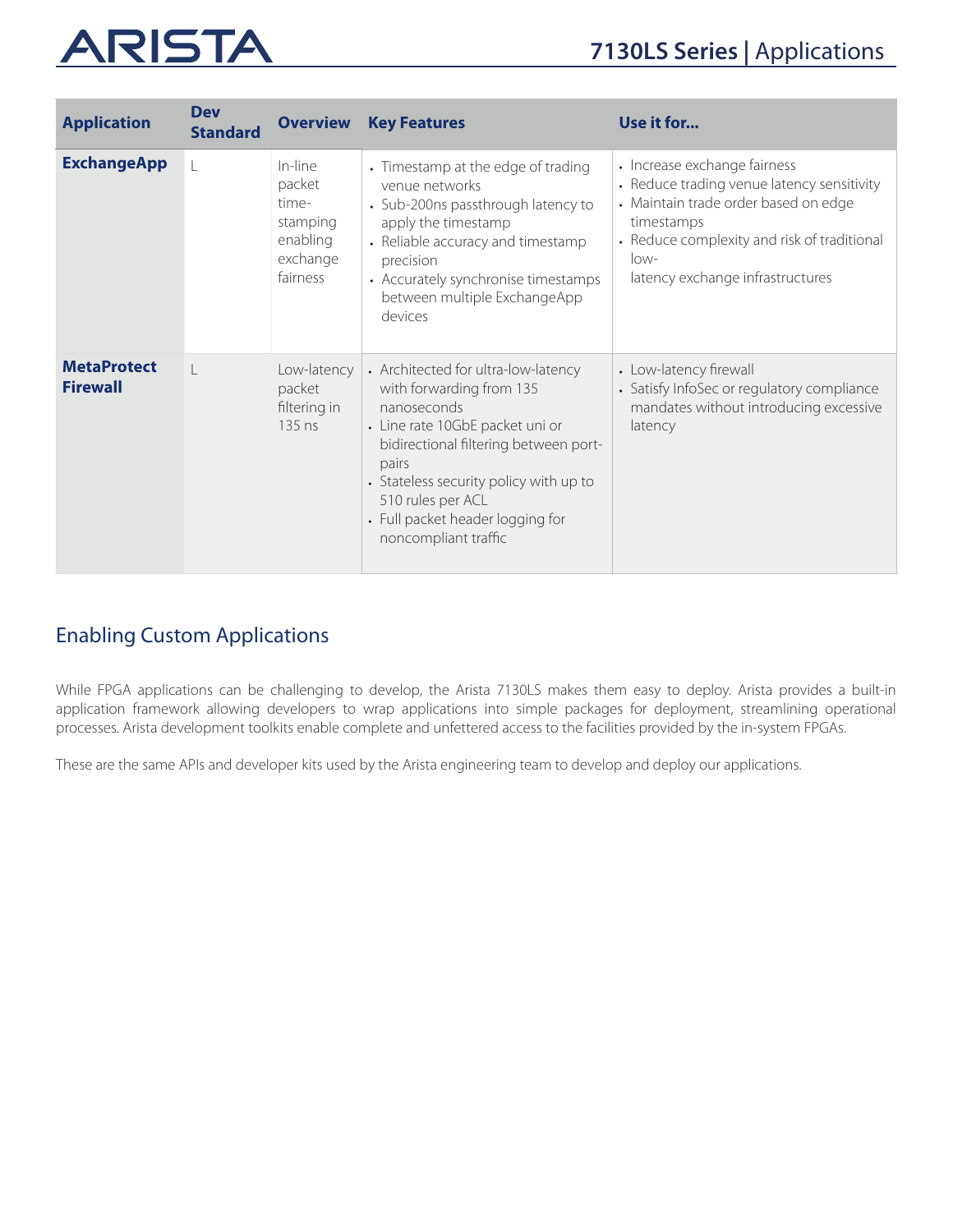## **7130LS Series | Technical Specifications**

| <b>Model Comparison</b>       | 7130-48LS                           | 7130-48LAS                                | 7130-96LS                            | 7130-96LAS                                |
|-------------------------------|-------------------------------------|-------------------------------------------|--------------------------------------|-------------------------------------------|
| Ports                         | $48 \times SFP+$<br>$2 \times RJ45$ | $48 \times SFP+$<br>$2 \times R$ J45      | $96 \times SFP+$<br>$2 \times R$ J45 | 96 x SFP+<br>$2 \times RJ45$              |
| <b>FPGA</b>                   |                                     |                                           | Xilinx Virtex® UltraScale+™ FPGA     |                                           |
| FPGA Model                    |                                     |                                           | VU7P Speed Grade 2                   |                                           |
| <b>DRAM</b>                   | 32GB DDR                            | 32GB DDR                                  | 32GB DDR                             | 32GB DDR                                  |
| <b>SSD Drive Bays</b>         | No                                  | No                                        | No                                   | No                                        |
| <b>External PCIE</b>          | No                                  | No                                        | No                                   | No                                        |
| Internal 10G Ports            | $\overline{2}$                      | $\overline{2}$                            | $\overline{2}$                       | $\overline{2}$                            |
| Throughput                    | 100M-11.3Gbps                       | 100M-11.3Gbps                             | 100M-11.3Gbps                        | 100M-11.3Gbps                             |
| Layer 1 Latency               | 5 <sub>ns</sub>                     | 5 <sub>ns</sub>                           | 6 <sub>ns</sub>                      | 6 ns                                      |
| MetaMux Latency               | 43 ns                               | $43$ ns                                   | 43 ns                                | 43 ns                                     |
| MultiAccess Latency           | 55 ns                               | 55 ns                                     | 55 ns                                | 55 ns                                     |
| MetaWatch                     | Yes                                 | Yes                                       | Yes                                  | Yes                                       |
| ExchangeApp                   | Yes                                 | Yes                                       | Yes                                  | Yes                                       |
| MetaProtect                   | Yes                                 | Yes                                       | Yes                                  | Yes                                       |
| SwitchApp                     | No                                  | No                                        | No                                   | <b>No</b>                                 |
| FDK (FPGA Dev Kit)            | Yes                                 | Yes                                       | Yes                                  | Yes                                       |
| VDK (Vitis™ Dev Kit)          | <b>No</b>                           | No                                        | No                                   | <b>No</b>                                 |
| Clock                         | OCXO                                | Atomic                                    | OCXO                                 | Atomic                                    |
| CPU                           | Quad-Core x86                       | Quad-Core x86                             | Quad-Core x86                        | Quad-Core x86                             |
| <b>System Memory</b>          | 8 GB RAM                            | 8 GB RAM                                  | 8 GB RAM                             | 8 GB RAM                                  |
| On-board SSD                  | 64GB                                | 64GB                                      | 64GB                                 | 64GB                                      |
| <b>USB Ports</b>              | $\mathbf{1}$                        | $\mathbf{1}$                              | $\mathbf{1}$                         | $\mathbf{1}$                              |
| 100/1000 Mgmt Ports           | $\overline{2}$                      | 2                                         | 2                                    | $\overline{2}$                            |
| PPS Input Ports (5V TTL, 50Ω) | $\mathbf{1}$                        | $\mathbf{1}$                              | $\mathbf{1}$                         | $\mathbf{1}$                              |
| PPS Output Ports (5V TTL)     | $\mathbf{1}$                        | $\mathbf{1}$                              | $\mathbf{1}$                         | 1                                         |
| RS-232 Serial Ports           | $1(RJ-45)$                          | $1(RJ-45)$                                | $1(RJ-45)$                           | $1(RJ-45)$                                |
| Hot-swap Power Supplies       |                                     |                                           | $2(1+1$ redundant)                   |                                           |
| Hot-swappable Fan Trays       |                                     | $2(1+1$ redundant)                        |                                      | $3(1+1$ redundant)                        |
| Reversible Airflow Option     | Yes                                 | Yes                                       | Yes                                  | Yes                                       |
| <b>Rack Units</b>             | 1U                                  | 1U                                        | 2U                                   | 2U                                        |
| Size (WxHxD)                  |                                     | 17.6 x 1.7 x 14.9" (44.8 x 4.3 x 37.9 cm) |                                      | 17.6 x 3.3 x 14.9" (44.8 x 8.7 x 37.9 cm) |
| Max Power Draw                | 190W                                | 190W                                      | 388W                                 | 388W                                      |
| Weight                        | 9kg/20lbs                           | 9kg/20lbs                                 | 12kg/26lbs                           | 12kg/26lbs                                |
| Fan Tray                      | FAN-7130-1U                         | FAN-7130-1U                               | FAN-7130-1U                          | FAN-7130-1U                               |
| <b>Power Supplies</b>         | PWR-500 (AC or DC)                  | PWR-500 (AC or DC)                        | PWR-747AC<br><b>PWR-1900DC</b>       | PWR-747AC<br>PWR-1900DC                   |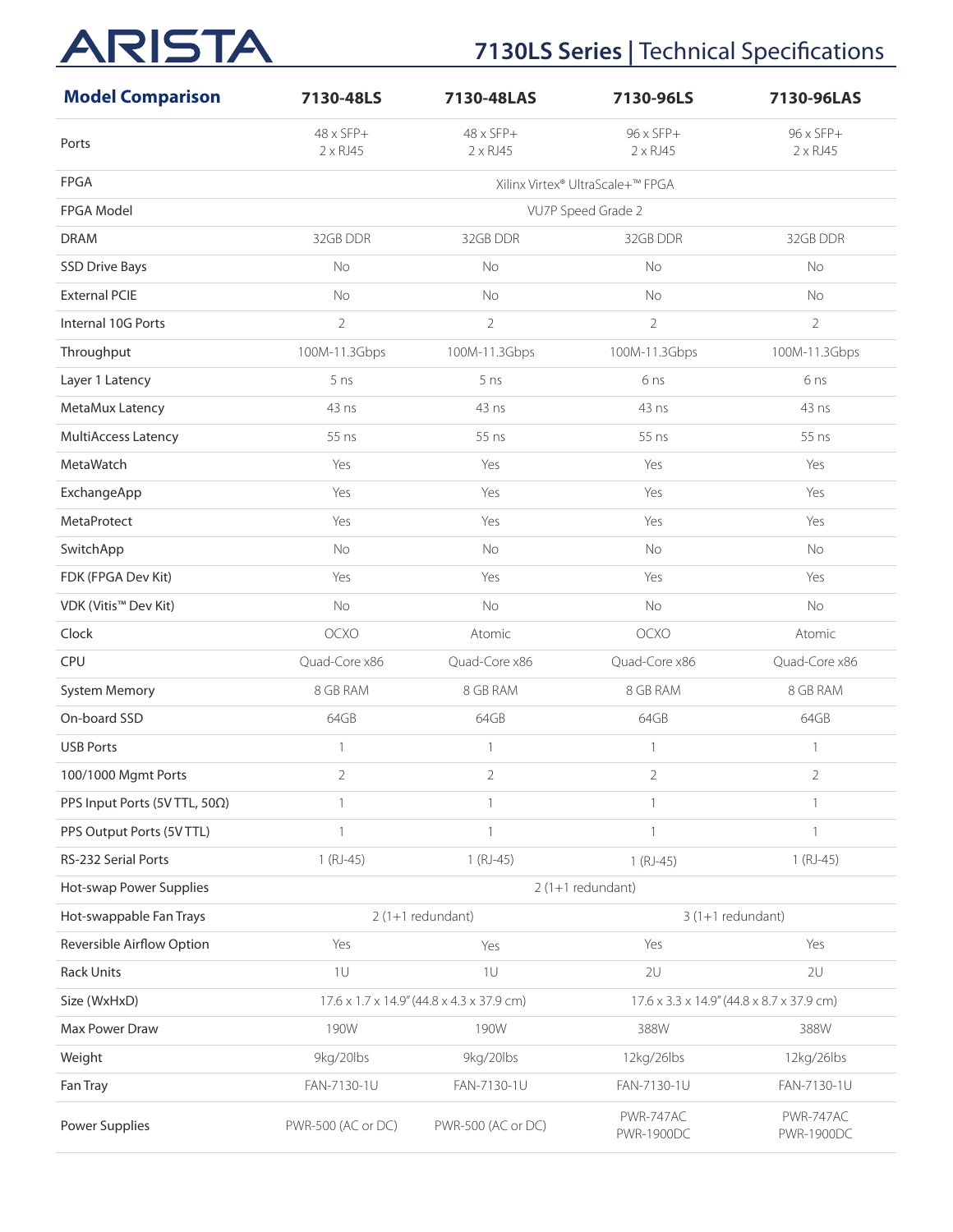## **7130LS Series | Technical Specifications**

| <b>Model Comparison</b>      | 7130-48LBS                          | 7130-48LBAS                               | 7130-96LBS                          | 7130-96LBAS                               |
|------------------------------|-------------------------------------|-------------------------------------------|-------------------------------------|-------------------------------------------|
| Ports                        | $48 \times SFP+$<br>$2 \times RJ45$ | $48 \times SFP+$<br>$2 \times R$ J45      | $96 \times SFP+$<br>$2 \times RJ45$ | 96 x SFP+<br>$2 \times R$ J45             |
| <b>FPGA</b>                  | Xilinx Virtex® UltraScale+™ FPGA    |                                           |                                     |                                           |
| FPGA Model                   |                                     | VU9P Speed Grade 3                        |                                     |                                           |
| <b>DRAM</b>                  | 32GB DDR                            | 32GB DDR                                  | 32GB DDR                            | 32GB DDR                                  |
| <b>SSD Drive Bays</b>        | <b>No</b>                           | <b>No</b>                                 | <b>No</b>                           | <b>No</b>                                 |
| <b>External PCIE</b>         | <b>No</b>                           | <b>No</b>                                 | <b>No</b>                           | No                                        |
| Internal 10G Ports           | $\overline{2}$                      | $\overline{2}$                            | $\overline{2}$                      | $\overline{2}$                            |
| Throughput                   | 100M-11.3Gbps                       | 100M-11.3Gbps                             | 100M-11.3Gbps                       | 100M-11.3Gbps                             |
| Layer 1 Latency              | 5 ns                                | 5 <sub>ns</sub>                           | 6 <sub>ns</sub>                     | 6 ns                                      |
| MetaMux Latency              | 39 ns                               | 39 ns                                     | 39 ns                               | 39 ns                                     |
| MultiAccess Latency          | 55 ns                               | 55 ns                                     | 55 ns                               | 55 ns                                     |
| MetaWatch                    | Yes                                 | Yes                                       | Yes                                 | Yes                                       |
| <b>Exchange App</b>          | No                                  | No                                        | No                                  | No                                        |
| MetaProtect                  | No                                  | No                                        | No                                  | No                                        |
| SwitchApp                    | Yes                                 | Yes                                       | Yes                                 | Yes                                       |
| FDK (FPGA Dev Kit)           | Yes                                 | Yes                                       | Yes                                 | Yes                                       |
| VDK (Vitis™ Dev Kit)         | Yes                                 | Yes                                       | Yes                                 | Yes                                       |
| Clock                        | OCXO                                | Atomic                                    | <b>OCXO</b>                         | Atomic                                    |
| <b>CPU</b>                   | Quad-Core x86                       | Quad-Core x86                             | Quad-Core x86                       | Quad-Core x86                             |
| <b>System Memory</b>         | 8 GB RAM                            | 8 GB RAM                                  | 8 GB RAM                            | 8 GB RAM                                  |
| On-board SSD                 | 64GB                                | 64GB                                      | 64GB                                | 64GB                                      |
| <b>USB Ports</b>             | $\mathbf{1}$                        | $\mathbf{1}$                              | $\mathbf{1}$                        | $\mathbf{1}$                              |
| 100/1000 Mgmt Ports          | $\overline{c}$                      | $\overline{2}$                            | $\overline{2}$                      | $\sqrt{2}$                                |
| PPS Input Ports (5V TTL,50Ω) | $\mathbf{1}$                        | $\mathbf{1}$                              | $\mathbf{1}$                        | $\mathbf{1}$                              |
| PPS Output Ports (5V TTL)    | $\mathbf{1}$                        | $\mathbf{1}$                              | $\mathbf{1}$                        | $\mathbf{1}$                              |
| RS-232 Serial Ports          | $1(RJ-45)$                          | $1(RJ-45)$                                | $1(RJ-45)$                          | $1(RJ-45)$                                |
| Hot-swap Power Supplies      |                                     | $2(1+1$ redundant)                        |                                     |                                           |
| Hot-swappable Fan Trays      |                                     | $2(1+1$ redundant)                        |                                     | $3(1+1$ redundant)                        |
| Reversible Airflow Option    | Yes                                 | Yes                                       | Yes                                 | Yes                                       |
| Rack Units                   | 1U                                  | 1U                                        | 2U                                  | 2U                                        |
| Size (WxHxD)                 |                                     | 17.6 x 1.7 x 14.9" (44.8 x 4.3 x 37.9 cm) |                                     | 17.6 x 3.3 x 14.9" (44.8 x 8.7 x 37.9 cm) |
| Max Power Draw               | 190W                                | 190W                                      | 388W                                | 388W                                      |
| Weight                       | 9kg/20lbs                           | 9kg/20lbs                                 | 12kg/26lbs                          | 12kg/26lbs                                |
| Fan Tray                     | FAN-7130-1U                         | FAN-7130-1U                               | FAN-7130-1U                         | FAN-7130-1U                               |
| Power Supplies               | PWR-500 (AC or DC)                  | PWR-500 (AC or DC)                        | PWR-747AC<br><b>PWR-1900DC</b>      | PWR-747AC<br><b>PWR-1900DC</b>            |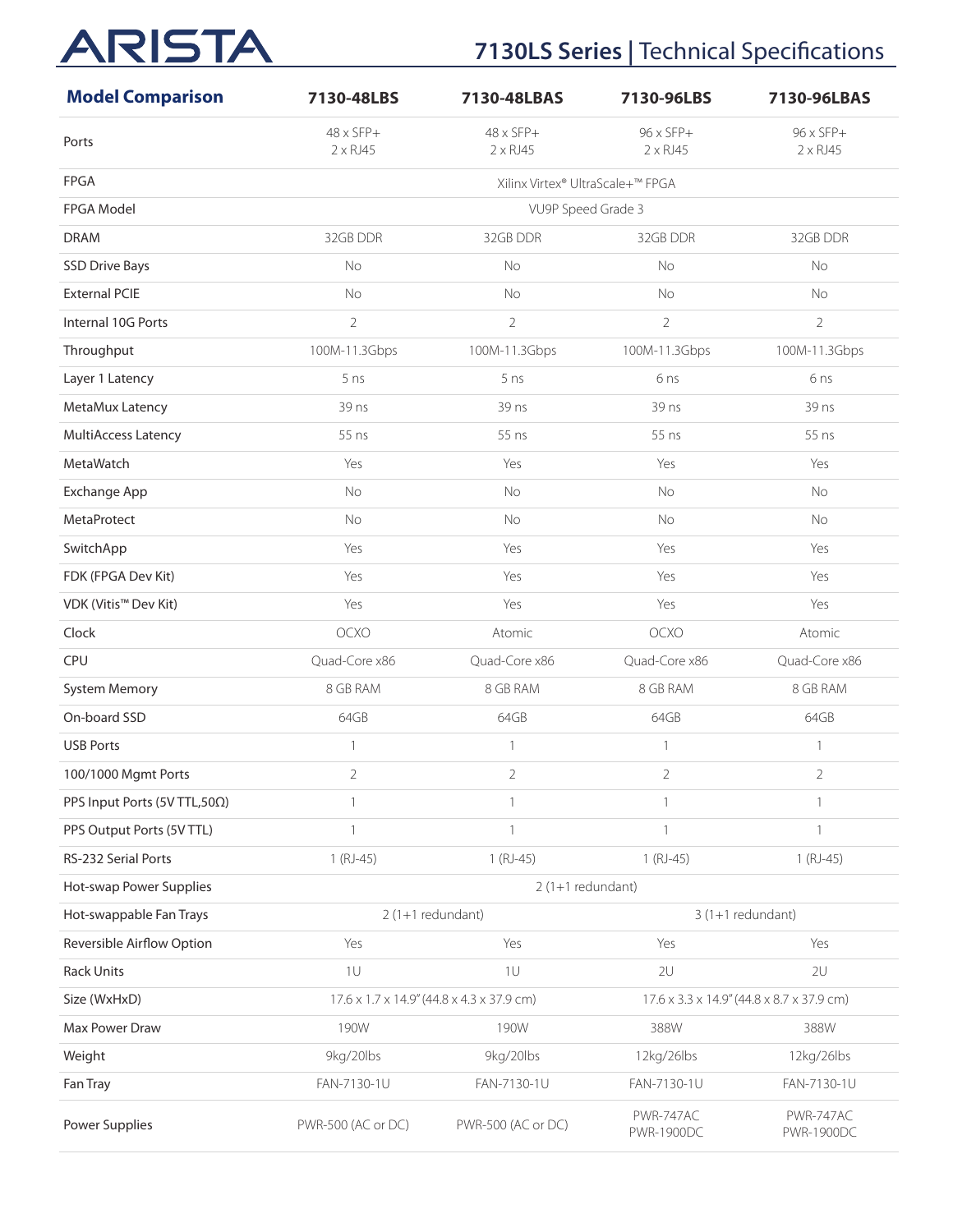## RISTA AI

## **7130LS Series |** Physical Characteristics

#### Supported Optics and Cables

| Interface Type | SFP+ ports                 |
|----------------|----------------------------|
| 1000BASE-T     | RJ45                       |
| 10GBASE-CR     | $SFP+$ to $SFP+$ : 0.5m-5m |
| 10GBASE-SRL    | 100m                       |
| 10GBASE-SR     | 300m                       |
| 10GBASE-LRL    | 1km                        |
| 10GBASE-LR     | 10km                       |
| 10GBASE-ER     | 40km                       |
| 10GBASE-DWDM   | 80km                       |
| 40GBASE-CR4    | OSFP+/SFP+                 |

### Standards Compliance

| <b>FMC</b>                          | FCC, EN55022, EN61000-3-2, EN61000-3-3 or<br>EN61000-3-11, EN61000-3-12 (as applicable)                                                                          |
|-------------------------------------|------------------------------------------------------------------------------------------------------------------------------------------------------------------|
| Immunity                            | EN55024, EN55035<br>FN300386                                                                                                                                     |
| Safety                              | UL/CSA 60950-1, EN 62368-1, IEC 60950-1<br>CB Scheme with all country differences                                                                                |
| Certifications                      | North America (NRTL)<br>European Union (EU)<br>BSMI (Taiwan)<br>C-Tick (Australia)<br>CCC (PRC)<br>KC (S. Korea)<br>EAC (Eurasian Customs Union)<br>VCCI (Japan) |
| European Union<br><b>Directives</b> | 2006/95/EC Low Voltage Directive<br>2004/108/FC FMC Directive<br>2011/65/FU RoHS Directive<br>2012/19/FU WFFF Directive                                          |

#### Environmental Characteristics

| Operating Temperature | 0 to 40 $^{\circ}$ C (32 to 104 $^{\circ}$ F) |
|-----------------------|-----------------------------------------------|
| Relative Humidity     | 10% to 85% non-condensing                     |
| Maximum Altitude      | 2.000m (6.500ft)                              |

#### Power Supply Specifications

| <b>Power Supply</b>          | PWR-460AC    | <b>PWR-460DC</b>       | PWR-747AC     | <b>PWR-1900DC</b>      |
|------------------------------|--------------|------------------------|---------------|------------------------|
| Input Voltage                | 100-240V AC  | $-48$ to $-60V$ DC.    | 100-240V AC   | 40-72V DC              |
| <b>Typical Input Current</b> | $6.5 - 3.2A$ | 11.8A Max<br>$(-48V)$  | $10.0 - 5.0A$ | 44A Max<br>$(-48V)$    |
| Input Frequency              | 50/60Hz      | DC                     | 50/60Hz       | DC                     |
| Input Connector              | IFC 320-C13  | AWG #14 Max            | IFC 320-C13   | AWG #6 Max             |
| Efficiency (Typical)         | 93% Platinum | 90%                    | 93% Platinum  | 90%                    |
| Compatibility                |              | 7130-48LS/LAS/LBS/LBAS |               | 7130-96LS/LAS/LBS/LBAS |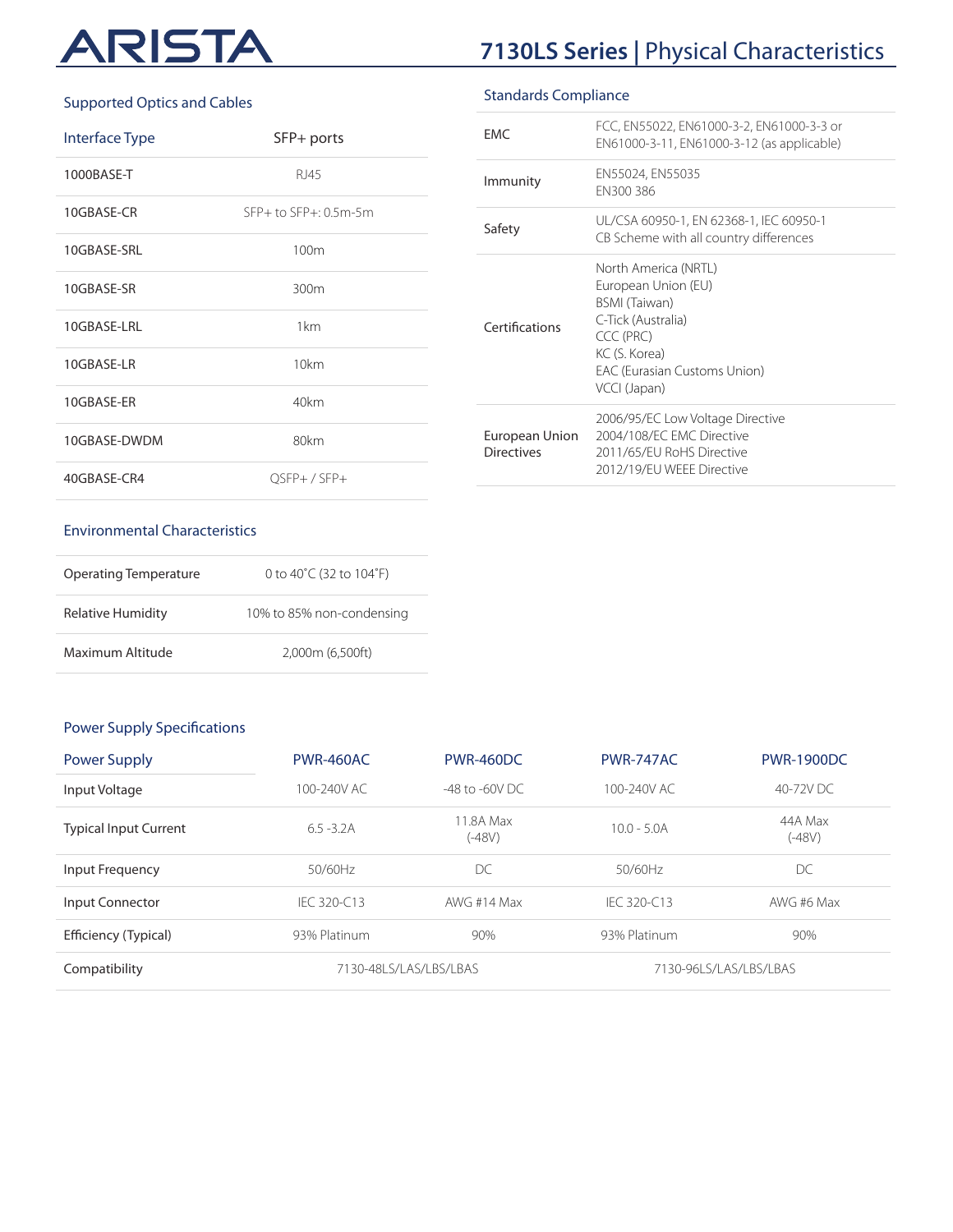## **7130LS Series | Ordering Information**

## **7130LS**

| <b>Product Number</b> | <b>Product Description</b>                                                                                    |
|-----------------------|---------------------------------------------------------------------------------------------------------------|
| DCS-7130-48LS#        | Arista 7130 Series 48LS with UltraScale VU7P-2 FPGA. Requires PSU/Fan kit sold separately.                    |
| DCS-7130-48LS-F       | Arista 7130 Series 48LS with UltraScale VU7P-2 FPGA, front-to-rear air, 2xAC                                  |
| DCS-7130-48LS-R       | Arista 7130 Series 48LS with UltraScale VU7P-2 FPGA, rear-to-front air, 2xAC                                  |
| DCS-7130-48LAS#       | Arista 7130 Series 48LAS with UltraScale VU7P-2 FPGA and Atomic Clock. Requires PSU/Fan kit sold separately.  |
| DCS-7130-48LAS-F      | Arista 7130 Series 48LAS with UltraScale VU7P-2 FPGA, front-to-rear air, 2xAC                                 |
| DCS-7130-48LAS-R      | Arista 7130 Series 48LAS with UltraScale VU7P-2 FPGA, rear-to-front air, 2xAC                                 |
| DCS-7130-96LS#        | Arista 7130 Series 96LS with UltraScale VU7P-2 FPGA. Requires PSU/Fan kit sold separately.                    |
| DCS-7130-96LS-F       | Arista 7130 Series 96LS with UltraScale VU7P-2 FPGA, front-to-rear air, 2xAC                                  |
| DCS-7130-96LS-R       | Arista 7130 Series 96LS with UltraScale VU7P-2 FPGA, rear-to-front air, 2xAC                                  |
| DCS-7130-96LAS#       | Arista 7130 Series 96LAS with UltraScale VU7P-2 FPGA and Atomic Clock. Requires PSU/Fan kit sold separately.  |
| DCS-7130-96LAS-F      | Arista 7130 Series 96LAS with UltraScale VU7P-2 FPGA, front-to-rear air, 2xAC                                 |
| DCS-7130-96LAS-R      | Arista 7130 Series 96LAS with UltraScale VU7P-2 FPGA, rear-to-front air, 2xAC                                 |
| DCS-7130-48LBS#       | Arista 7130 Series 48LBS with UltraScale VU7P-2 FPGA. Requires PSU/Fan kit sold separately.                   |
| DCS-7130-48LBS-F      | Arista 7130 Series 48LBS with UltraScale VU7P-2 FPGA, front-to-rear air, 2xAC                                 |
| DCS-7130-48LBS-R      | Arista 7130 Series 48LBS with UltraScale VU7P-2 FPGA, rear-to-front air, 2xAC                                 |
| DCS-7130-48LBAS#      | Arista 7130 Series 48LBAS with UltraScale VU7P-2 FPGA and Atomic Clock. Requires PSU/Fan kit sold separately. |
| DCS-7130-48LBAS-F     | Arista 7130 Series 48LBAS with UltraScale VU7P-2 FPGA, front-to-rear air, 2xAC                                |
| DCS-7130-48LBAS-R     | Arista 7130 Series 48LBAS with UltraScale VU7P-2 FPGA, rear-to-front air, 2xAC                                |
| DCS-7130-96LBS#       | Arista 7130 Series 96LBS with UltraScale VU7P-2 FPGA. Requires PSU/Fan kit sold separately.                   |
| DCS-7130-96LBS-F      | Arista 7130 Series 96LBS with UltraScale VU7P-2 FPGA, front-to-rear air, 2xAC                                 |
| DCS-7130-96LBS-R      | Arista 7130 Series 96LBS with UltraScale VU7P-2 FPGA, rear-to-front air, 2xAC                                 |
| DCS-7130-96LBAS#      | Arista 7130 Series 96LBAS with UltraScale VU7P-2 FPGA and Atomic Clock. Requires PSU/Fan kit sold separately. |
| DCS-7130-96LBAS-F     | Arista 7130 Series 96LBAS with UltraScale VU7P-2 FPGA, front-to-rear air, 2xAC                                |
| DCS-7130-96LBAS-R     | Arista 7130 Series 96LBAS with UltraScale VU7P-2 FPGA, rear-to-front air, 2xAC                                |